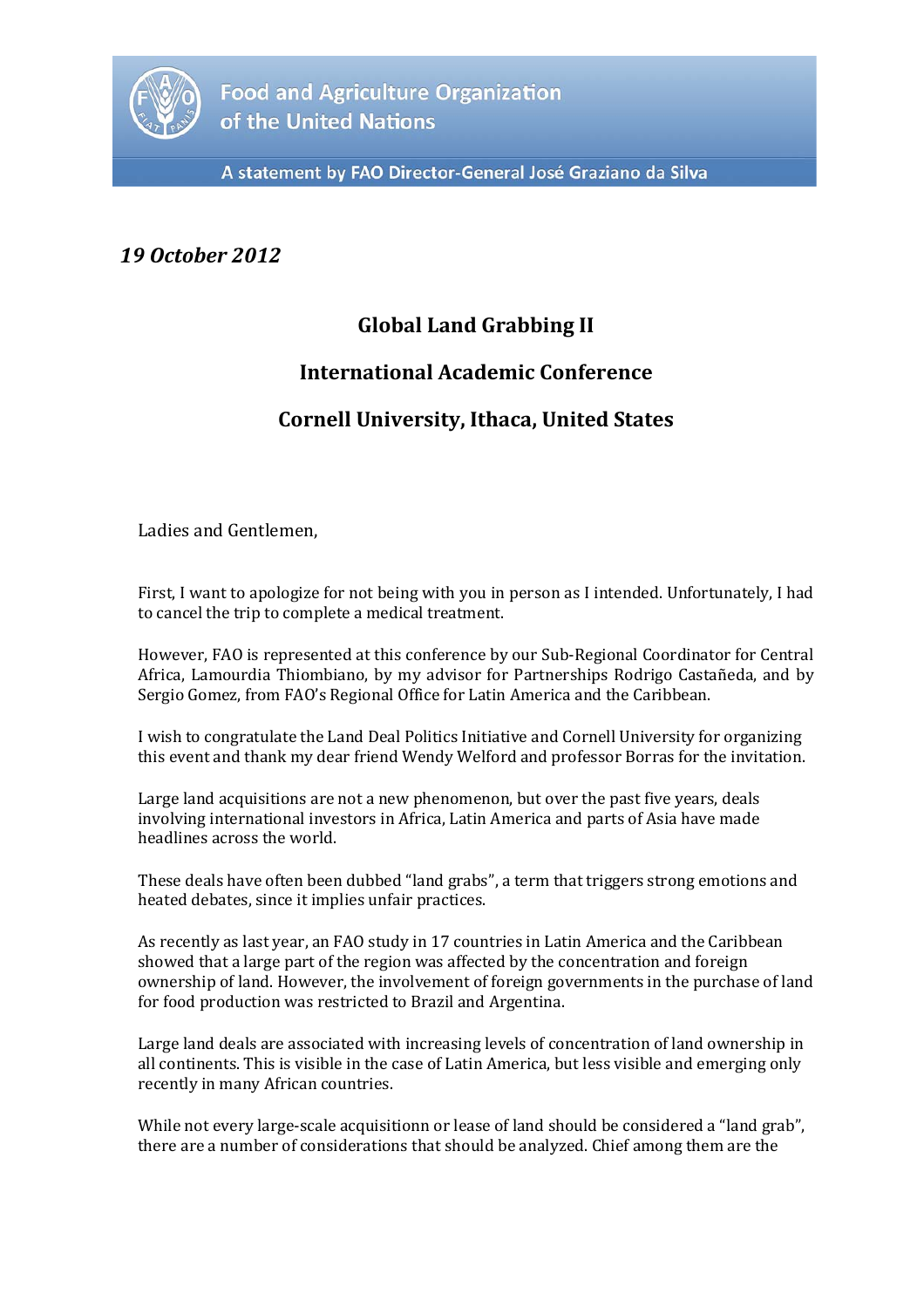

needs, and rights, of the poor and vulnerable rural families, particularly smallholders, who are the main food producers in several countries.

These risks and opportunities must be carefully addressed in any decision to invest and to allow investments.

In 2009, FAO, the *International Institute for Environment and Development*, and IFAD carried out a study in six African countries to look into the broad trends in land acquisition.

Not surprisingly, arable land and forests are usually being targeted for acquisition. And leasing is more common than sale.

On the investment side, the following main categories of actors can be identified: governments or government-backed companies; national and international companies and individuals; and asset management funds.

The key drivers behind recent large land acquisitions are varied. Some are linked to food security in investing countries, while others bear a relation to commercial, energy and trade considerations.

One of the drivers for these deals has been the concern in higher income food importing countries to guarantee their food supply, especially following the food price spikes of 2007- 2008.

Many countries which cannot produce enough food are trying to secure supply through outsourced agricultural production rather than relying on volatile global markets.

However, it is striking to note that 4-5 years after land has been obtained in a set of large deals in Africa, only 10 to 15 percent is actually being developed.

And a number of case studies of large land deals conclude that, so far, several large-scale acquisitions have had a negative impact.

For instance, rural families may be affected when large-scale mechanized farming is introduced in areas in which labor-intensive agricultural farming systems existed before.

In addition, very large land deals are likely to involve some degree of loss of tenure rights by others, especially those who own the land in ways that may differ from the model of titled private property.

In particular, the lack of legal recognition of customary, or traditional, tenure rights is a critical issue.

In many communities, rural families have access to land through customary rights that have been handed down for generations, but which are not recognized under law.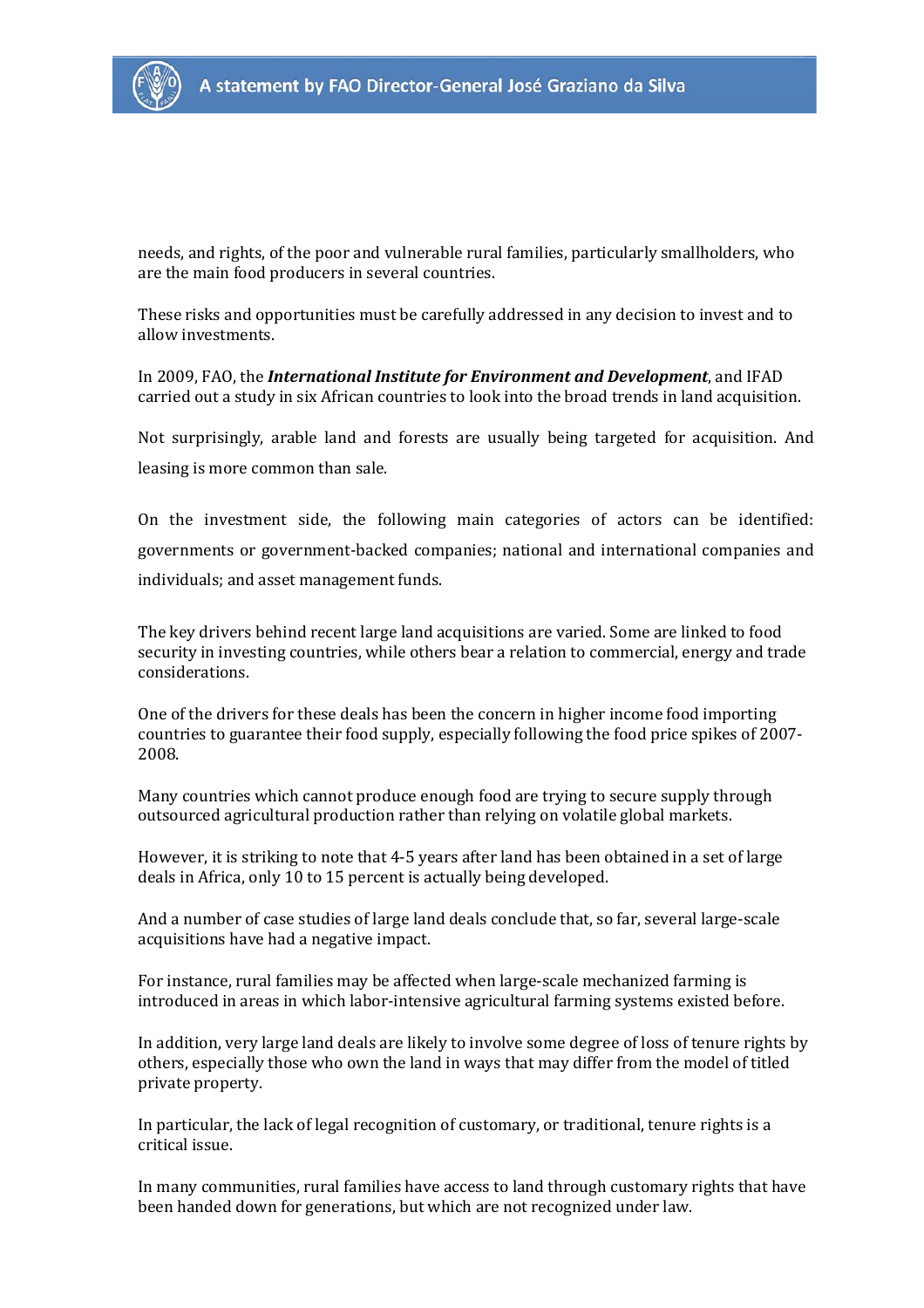

Even when customary rights are legally recognized, countries often lack the capacity to ensure that they are protected.

The fact that many large land acquisitions are negotiated behind closed doors can complicate these scenarios. Promoting transparent and inclusive governance is thus key in any tenure related agreement.

We are creating the governance mechanisms at the national and global levels that will help us assure that rural and agricultural development contribute to food security of rural families.

The most emblematic mechanism we have is the Voluntary Guidelines on the Responsible Governance of Tenure of Land, Fisheries and Forests in the Context of National Food Security.

The discussion on the Guidelines started at FAO some three years ago and then moved into the framework of the Committee on World Food Security, the cornerstone of the new governance system we are building together.

The CFS approved the Guidelines last May, taking an important step to assure that the rights of rural and indigenous families are respected.

The negotiating process that took place within the CFS was exemplary in its inclusiveness.

It involved international, regional and national consultations. Over one thousand experts, civil society and private sector representatives and government officials from 130 countries took part in this debate.

This was not an easy debate, but it showed that we are able to reach important consensus. And that consensus makes our decisions much stronger.

I want to point out that this participatory process answers a call made by the International Conference on Agrarian Reform and Rural Development (ICARRD), organized by FAO in Brazil in March 2006.

If properly and fully implemented, the guidelines can help countries secure the tenure rights of poor rural families and communities. All actors need to participate in this process.

As we move on to the national implementation of the guidelines, we have another challenge at the global level: the negotiations on the Principles for Responsible Agricultural Investments.

This debate will also take place over the next two years in the framework of the CFS. This has just been confirmed this week by the Committee, here at FAO Headquarters.

I have been calling for this process to be as inclusive as the one that led to the approval of the Guidelines. I am confident that it will be.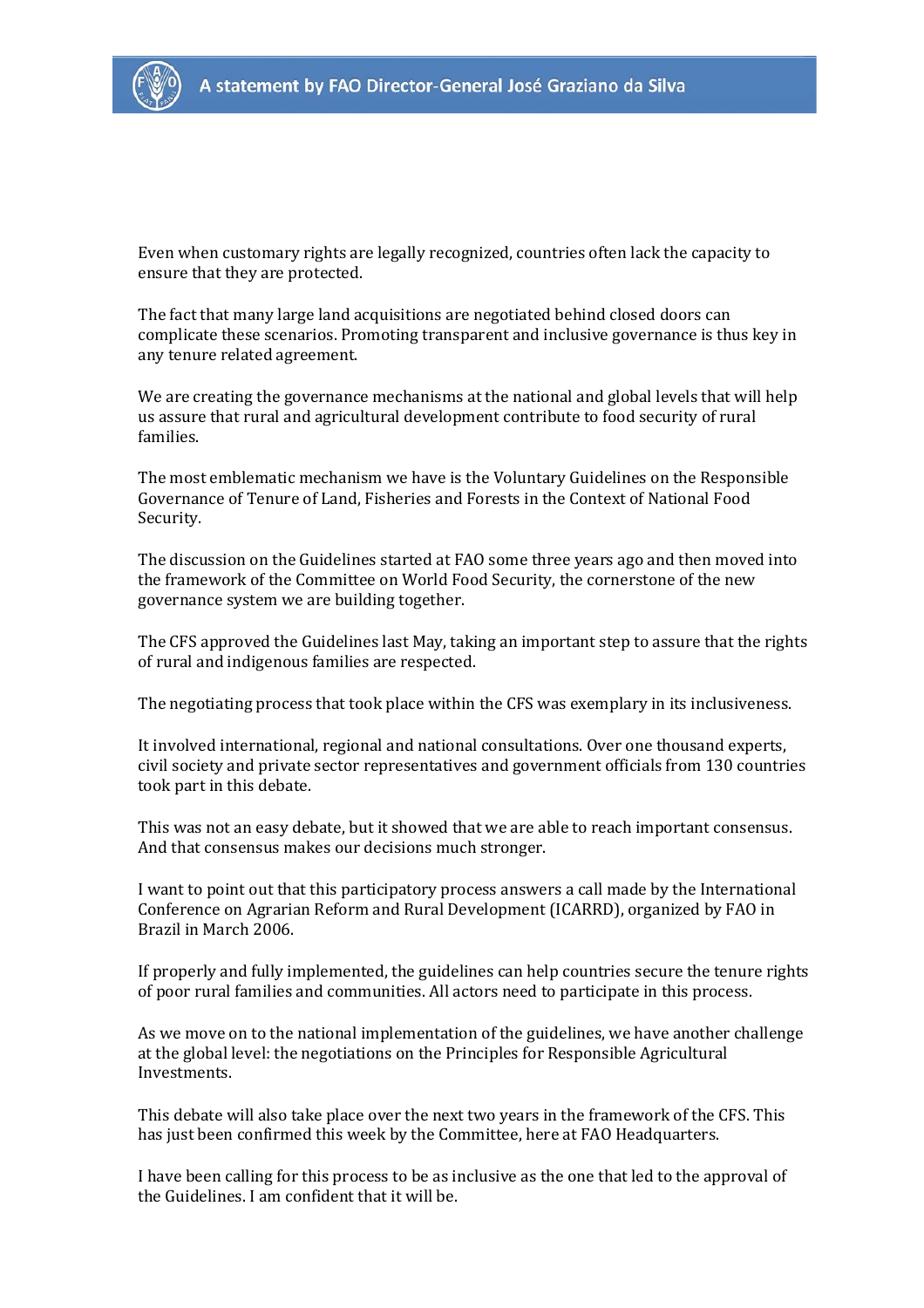

On behalf of FAO, I would like to urge representatives of civil society, including the academic world, to actively participate in the discussions on responsible agricultural investments.

Land acquisitions are a reality. It is not something that we can simply wish away.

What we can and should do is to insist that any agricultural investment, including land deals, meet a certain set of conditions that assure they are responsible and contribute to food security and local development.

Your involvement will help us come up with these principles, and better support governments in their decision-making processes.

A fundamental policy issue is whether large land allocations for agricultural investment are the optimal approach for growth and employment.

It should also be noted that these kinds of partnerships bring together players, such as agribusiness and local farmers, with very different levels of negotiating power.

It is, therefore, necessary to support civil society, farmers' groups, social movements and cooperatives to make these models work better.

Ultimately, the extent to which large land deals can generate real development, secure access to natural resources for all, and improve food security will depend on their terms and conditions.

It is the responsibility of all actors involved from the local to the international level to address this issue responsibly and effectively.

FAO stands ready to assist in this process.

The Organization looks at a number of cross-cutting issues, many of which are linked to the sustainable and equitable use, and governance, of land and water resources.

Addressing the governance and sustainable use of land in Africa is a priority. The proportion of hungry people in Africa is highest in the world: 23 percent, according to the 2012 State of Food Insecurity in the World (SOFI) launched last week.

And, despite improvements in some countries, hunger has been on the rise in Africa for the past 20 years, climbing from 175 million to 239 million people.

Before ending, I want to mention two last points:

First, that we cannot say that large land deals are the dominant and general form of private investment in agriculture.

However, it is clear that we need to have better information on large land deals and this information has to be shared.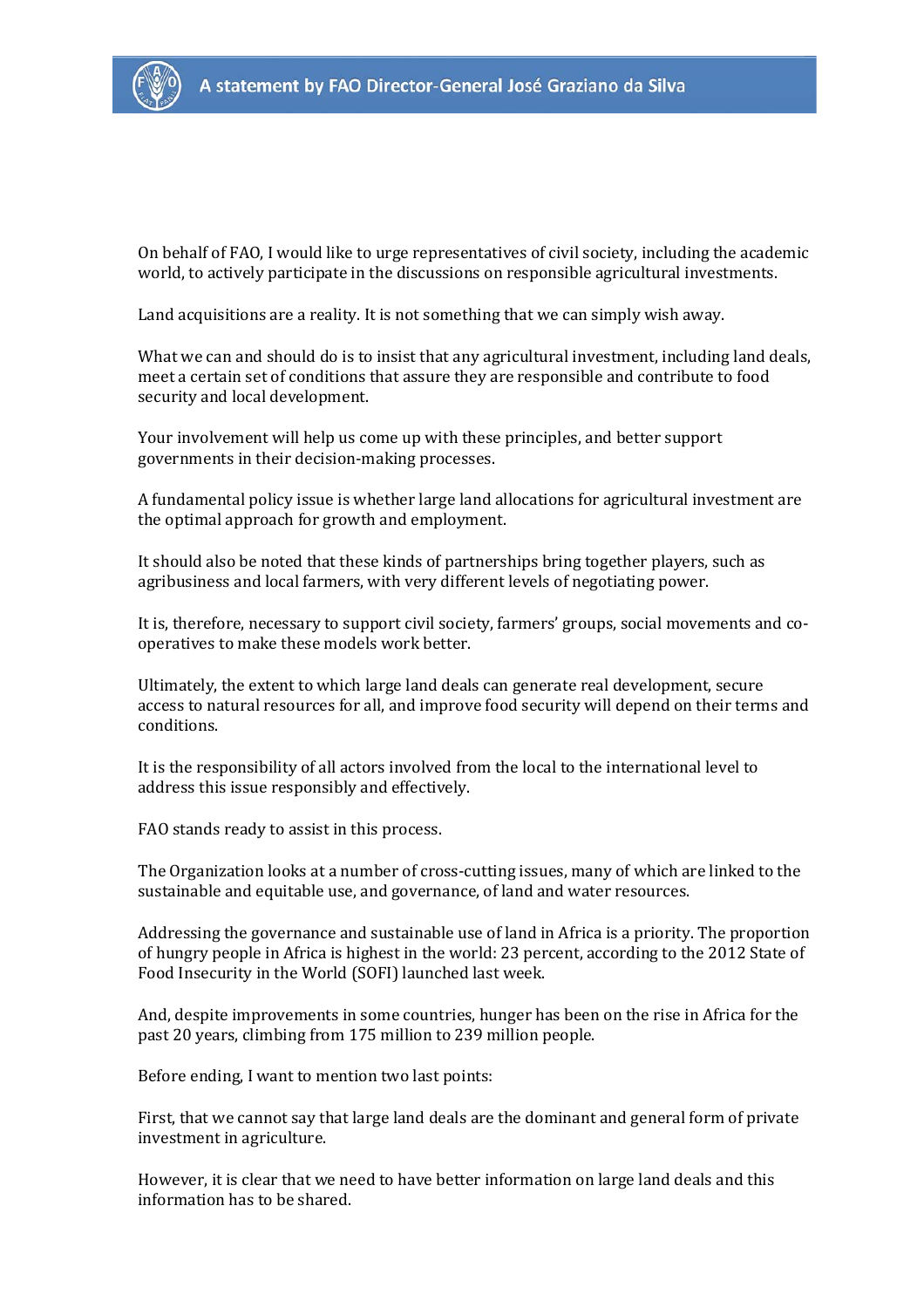

FAO is ready to cooperate, to support efforts to improve the availability of public information on land deals.

Developing a more comprehensive, transparent and public information system remains a challenge.

My second point begins with a question: How new is this land-grabbing phenomenon we are talking about?

In the study that FAO conducted in Latin America it became clear that in some regions with vast amounts of "available lands" – as is the case of the Brazilian Amazon, the Argentine Pampa and the Paraguayan Chaco, just to name the most famous ones – large land acquisitions by foreign investors date from the Nineteen Seventies.

Multinationals bought land as a safe investment and an asset for future production possibilities, particularly after 1974 when agricultural commodity prices shot up, pulled by the petroleum prices.

I have followed the agrarian question in Latin America, and especially in Brazil, since the Nineteen Seventies. In my personal opinion, there are three important new things in today's discussion of land-grabbing:

First, the widespread dissemination of information on such deals, typical of a globalized world, and expanded because of the growing interest of NGOs and academics on this issue;

Second, the presence of foreign state companies and not only multinationals, as was the case in the past. This increases the political sensitivity of the issue in a globalized world that more and more questions the boundaries and jurisdictions of national states; and,

Third, the incapacity of some national states to deal with the issue, not only because of the dismantlement of the public apparatus that regulated the agrarian sector in the past, but, fundamentally, due to the lack of global governance in this globalized world.

As the President of France, François Hollande, said in a recent speech: the old world order has gone, but a new one has not yet emerged. The new global governance system of food security that we are building together, that has the CFS as its cornerstone, is part of this effort to solidify a new world order.

Finally, let me say that the local space is not a space devoid of political significance anymore. On the contrary, it expresses the belonging of an individual to his community, his social and political identity.

All of us are used to identifying ourselves as Americans, Italians or Brazilians, especially when we cross our borders.

This is the only way to understand why the acquisition of land by people outside the rural world – regardless of whether they are foreigners – causes such concern from all sectors of the rural world.